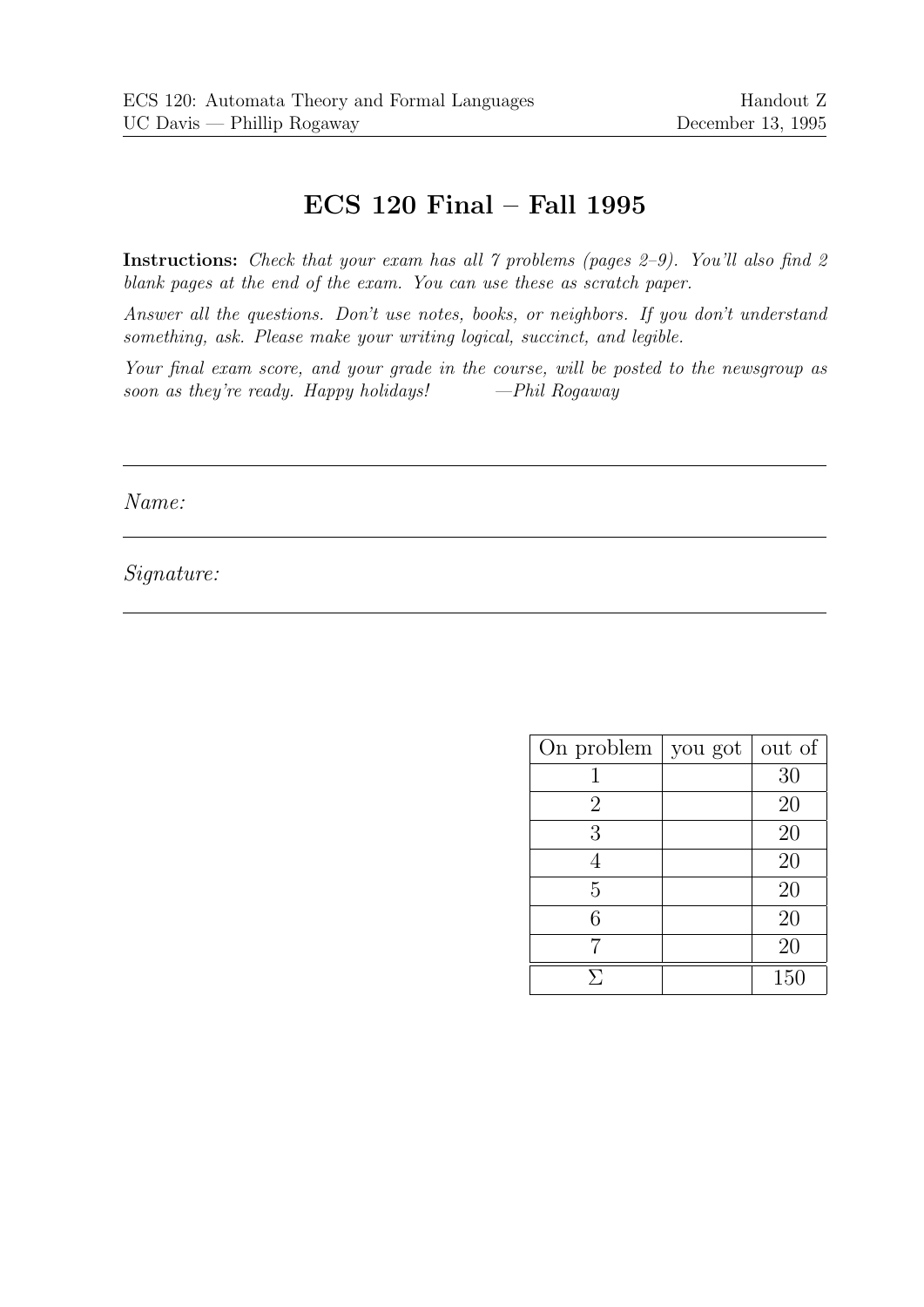## 1 Recall . . . [30 points]

### A. Complete the following definition:

Let  $A, B \subseteq \{0,1\}^*$ . We say that A polynomial-time mapping reduces to B, written  $A \leq_{p} B$ , if ...

B. Complete the following definition:

A language  $L$  is NP-Complete if  $\dots$ 

C. State the Cook/Levin Theorem:

Theorem [Cook/Levin]: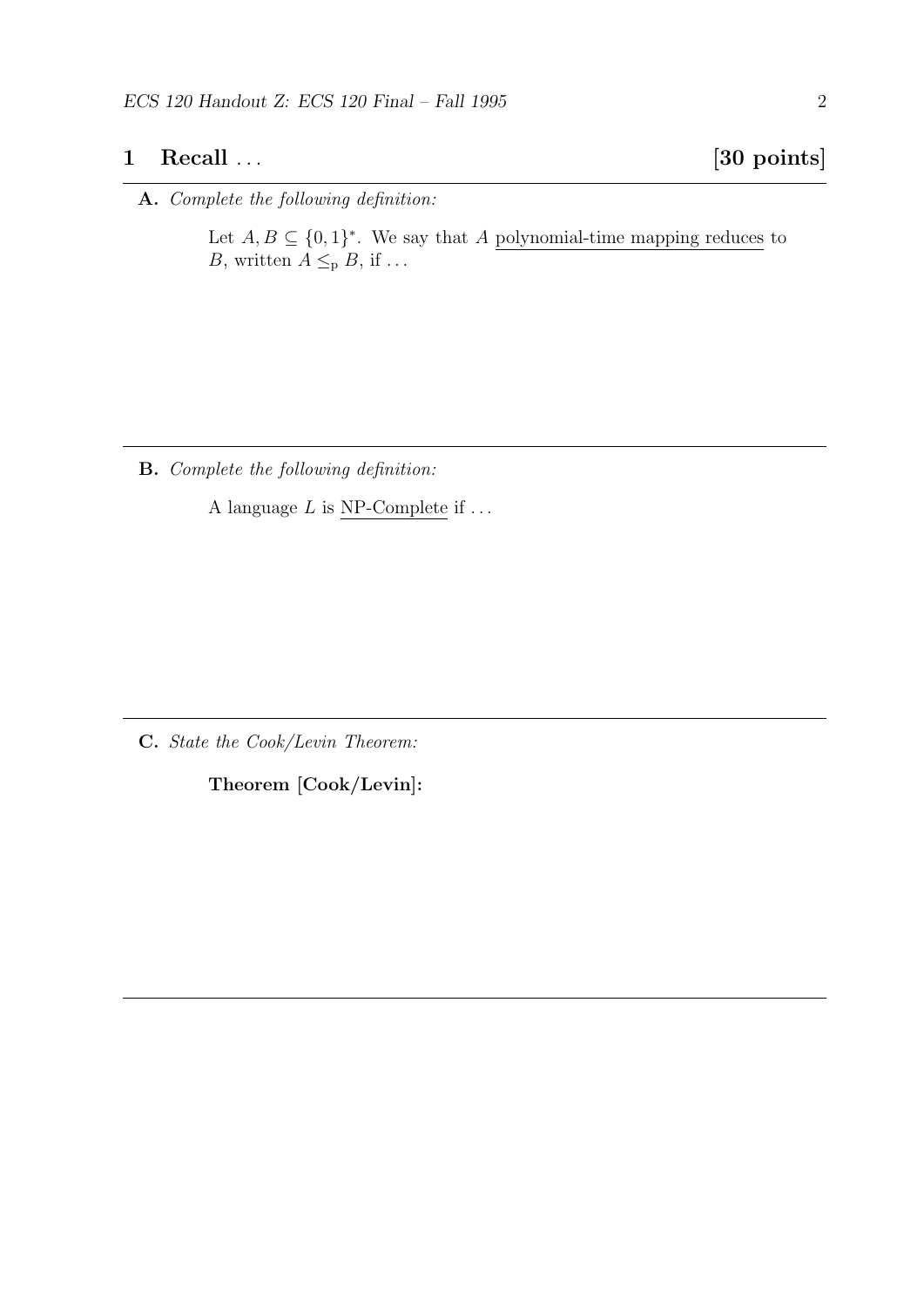D. Complete the following statement of the pumping lemma for context free languages: Theorem. If a language  $L$  is context free then there exists a number  $K$ such that  $\ldots$ 

E. In a sentence or two, state the "Church-Turing Thesis:"

F. State Rice's Theorem (which says that a certain class of languages is undecidable).

Theorem [Rice]: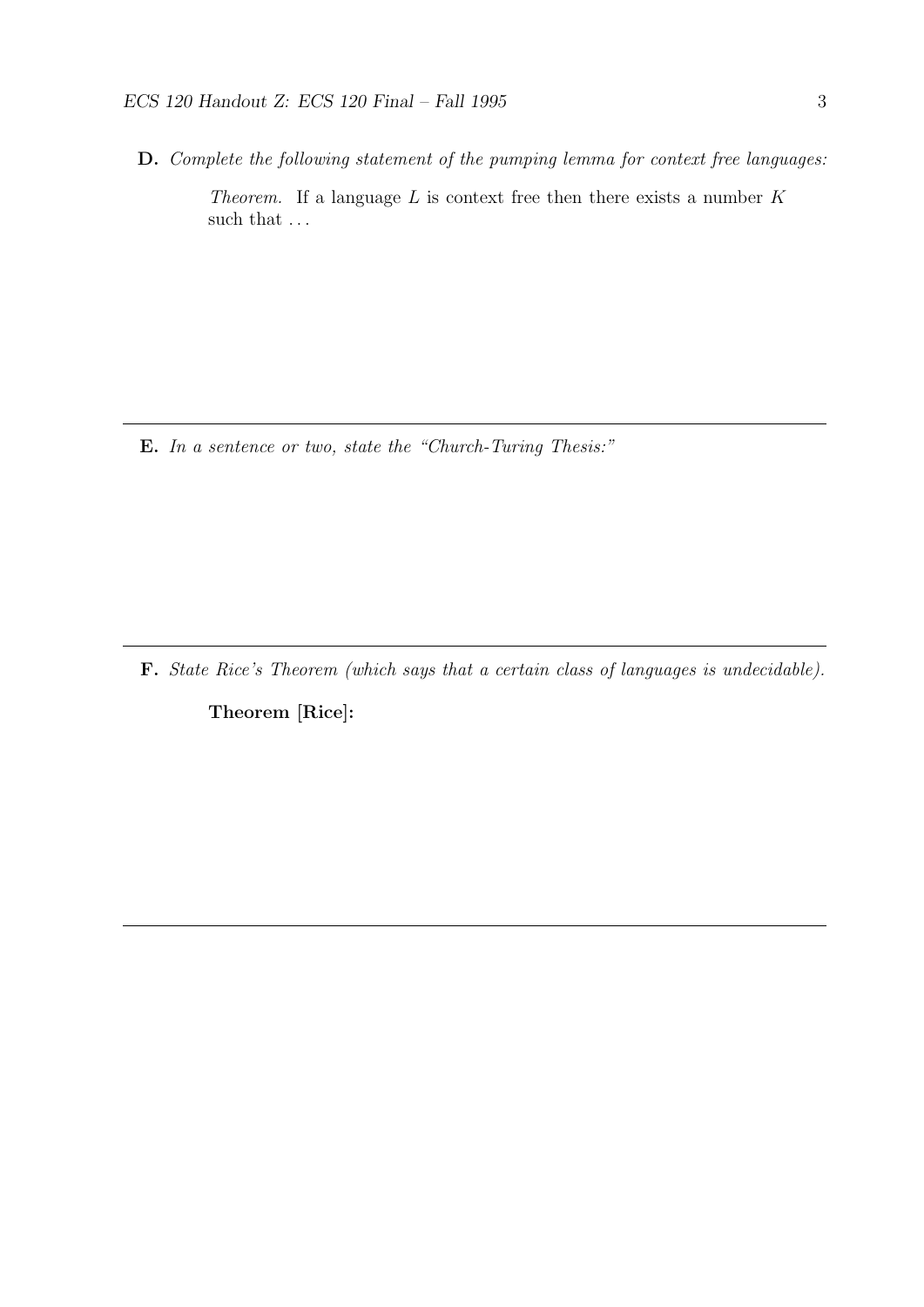## 2 True/False [20 points]

Mark the correct box by putting an "X" through it. No justification required.

| 1. For every <i>i</i> , the language $L_i = \{a^i b^i c^i\}$ is context free.                                                                                                                                                                                                               | True        | False |
|---------------------------------------------------------------------------------------------------------------------------------------------------------------------------------------------------------------------------------------------------------------------------------------------|-------------|-------|
| 2. Assume L is a regular language and let $L_{1101}$ be the subset of L which contains the<br>strings that end in a 1101. Then $L_{1101}$ is regular.                                                                                                                                       | True        | False |
| <b>3.</b> If $L^*$ is decidable then L is decidable.                                                                                                                                                                                                                                        | True        | False |
| 4. Every enumerable language can be accepted by a TM whose head only moves to the<br>right.                                                                                                                                                                                                 | True        | False |
| 5. For any language $L$ , the language $L^*$ is infinite.                                                                                                                                                                                                                                   | <b>True</b> | False |
| <b>6.</b> Let $\langle M \rangle$ be the encoding of a Turing machine M. Let $P(\langle M \rangle) = 0$ if M on $\varepsilon$ halts<br>in an even number of steps, 1 otherwise. Then $P$ satisfies the condition of Rice's<br>theorem: it is a nontrivial property of enumerable languages. | True        | False |
| 7. The language $L = \{ \langle M \rangle : L(M) \in \text{NP} \} \in \text{NP}$ .                                                                                                                                                                                                          | <b>True</b> | False |
| 8. Suppose $3SAT \leq_{p} L$ and $L \in P$ . Then $P = NP$ .                                                                                                                                                                                                                                | True        | False |
| 9. $A_{TM}$ is NP-complete.                                                                                                                                                                                                                                                                 | True        | False |
| <b>10.</b> If $L_1 \leq_{\text{p}} L_2$ and $L_2 \leq_{\text{p}} L_1$ , then $L_1 = L_2$ .                                                                                                                                                                                                  | True        | False |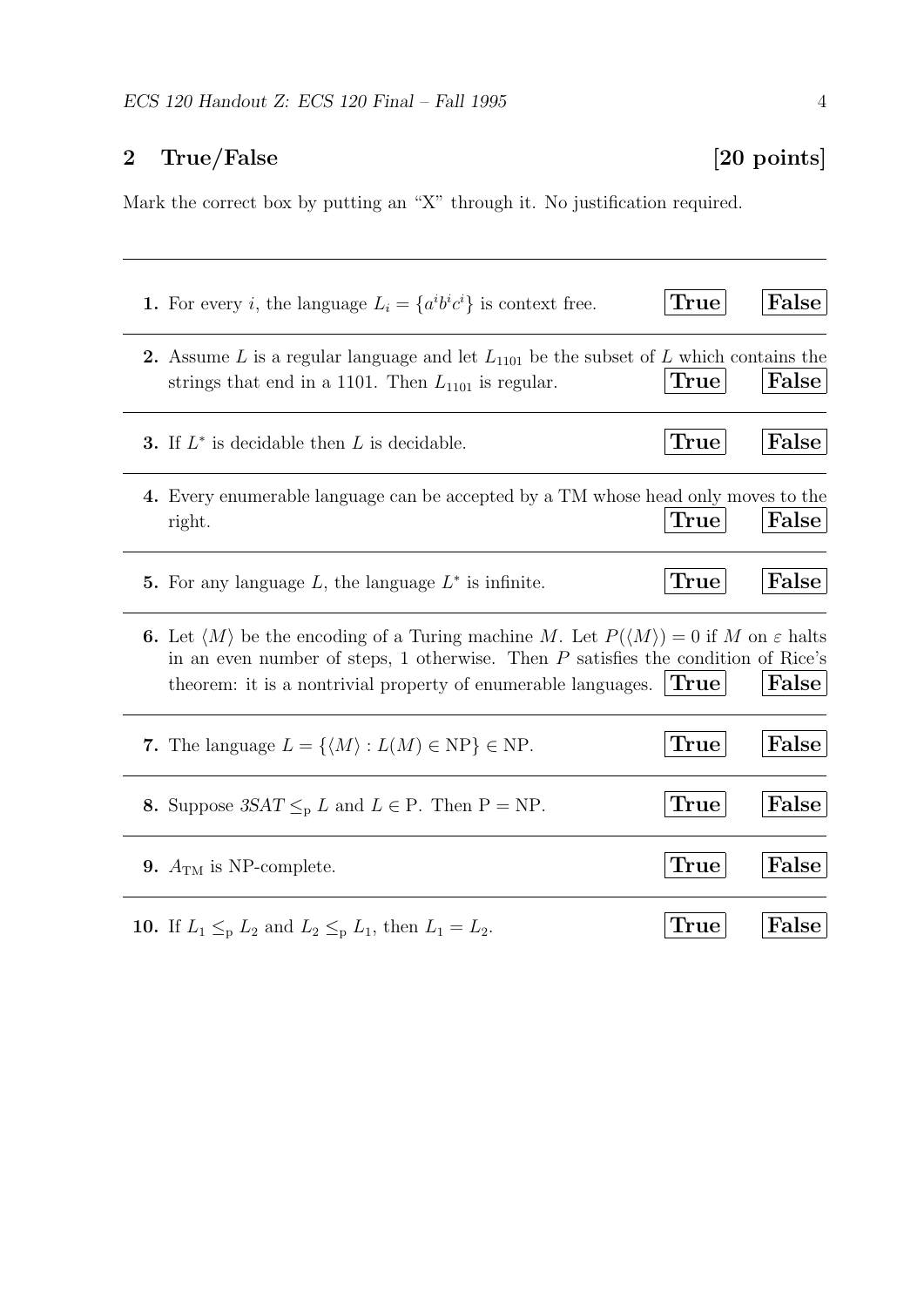### 3 Language Classification. [20 points]

Classify as:  $\sqrt{ }$  $\int$  $\overline{\mathcal{L}}$ decidable decidable enumerable enumerable but not decidable co-enumerable co-enumerable but not decidable neither neither enumerable nor co-enumerable

No explanation is required.

1.  $\{ \langle M \rangle : M$  is a TM which accepts some palindrome}<sup>1</sup>

2.  $\{\langle M \rangle : M \text{ is a TM which accepts some string of length } \geq |\langle M \rangle|\}$ 

- 3. {d : the digit d appears infinitely often in the decimal expansion of  $\pi = 3.14159 \cdots$ }
- 4.  $\{\langle G \rangle : G$  is a regular grammar and  $L(G)$  contains an even-length string}

5.  $\{\langle G \rangle : G$  is a CFG and  $L(G) = \Sigma^*\}$ 

**6.**  $\{\langle G, k \rangle : G$  is a graph containing no clique of size  $k\}.$ 

- 7. A language L for which  $L_{\Sigma^*} = \{ \langle M \rangle : L(M) = \Sigma^* \} \leq_m L$ .
- 8.  $\{\langle t \rangle : t$  is an instance of the tiling problem for which you can tile the plane using 10 or fewer tile types.}.

<sup>&</sup>lt;sup>1</sup> A palindrome is a string w for which  $w = w<sup>R</sup>$ .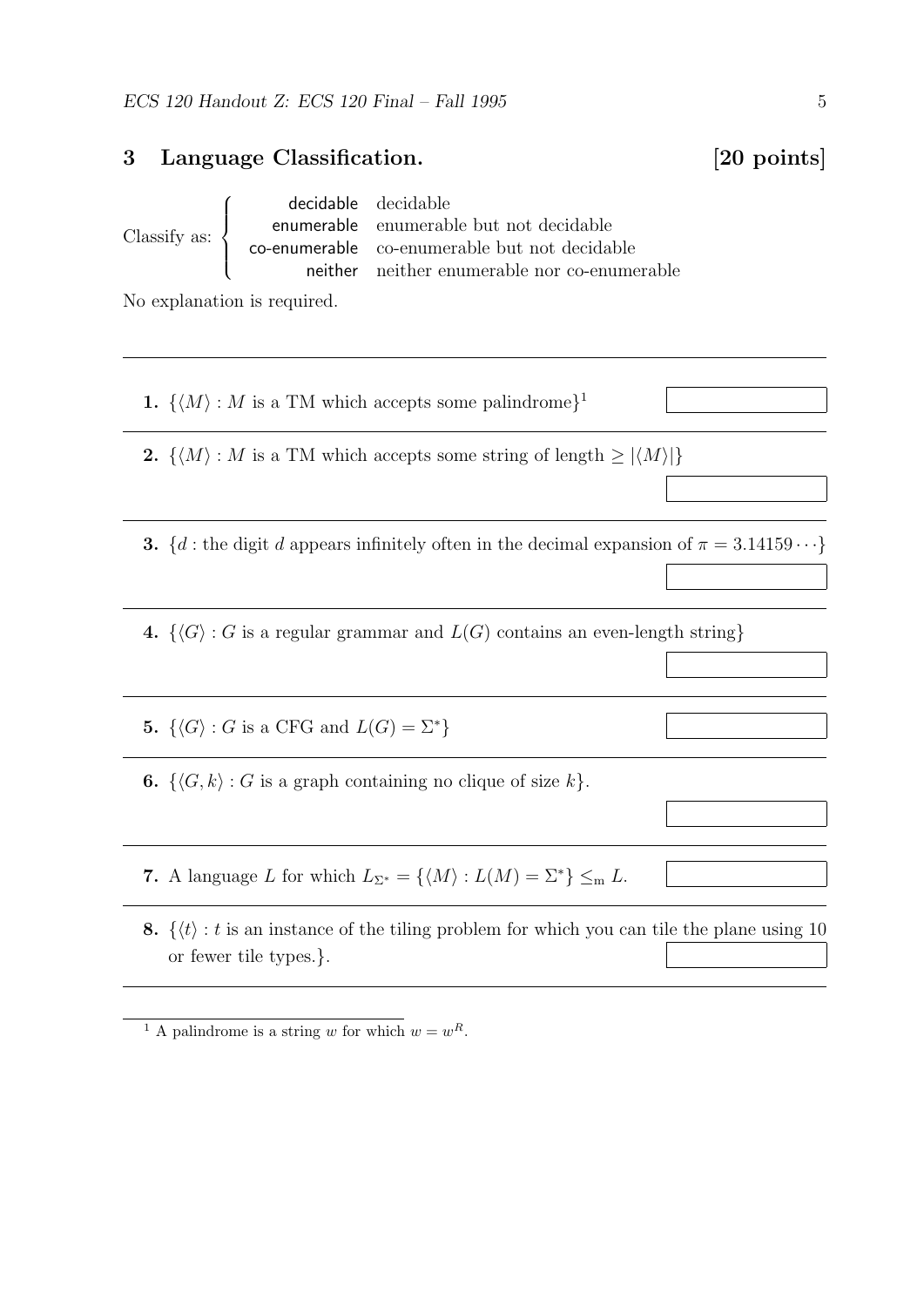### 4 A Tight Bound on DFA Size [20 points]

Let  $L_5 = \{111\}$  be the language over  $\{0, 1\}$  which contains only the string 111.

(A) Show that  $L_5$  can be recognized by an 5-state DFA.

(B) Prove that  $L_5$  can not be recognized by a 4-state DFA.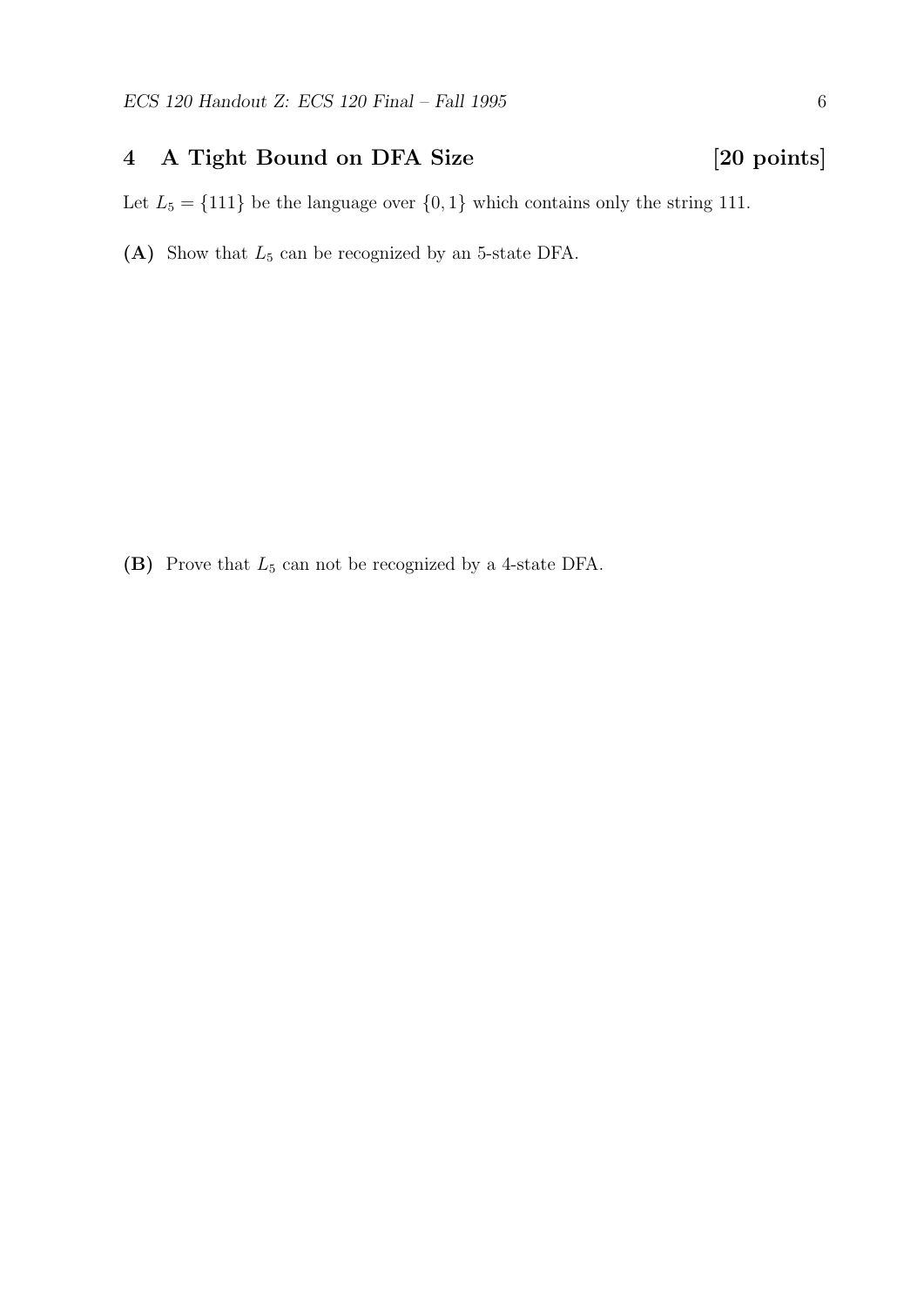## 5 A Decision Procedure [20 points]

If  $\alpha$  is a regular expression, we write  $\alpha^2$  for the regular expression  $\alpha\alpha$ . Show that the following language is decidable (ie., exhibit a decision procedure for this language):

 $L = \{ \langle a, b, c \rangle : a, b \text{ and } c \text{ are regular expressions and } a^2 \cup b^2 = c^2 \}$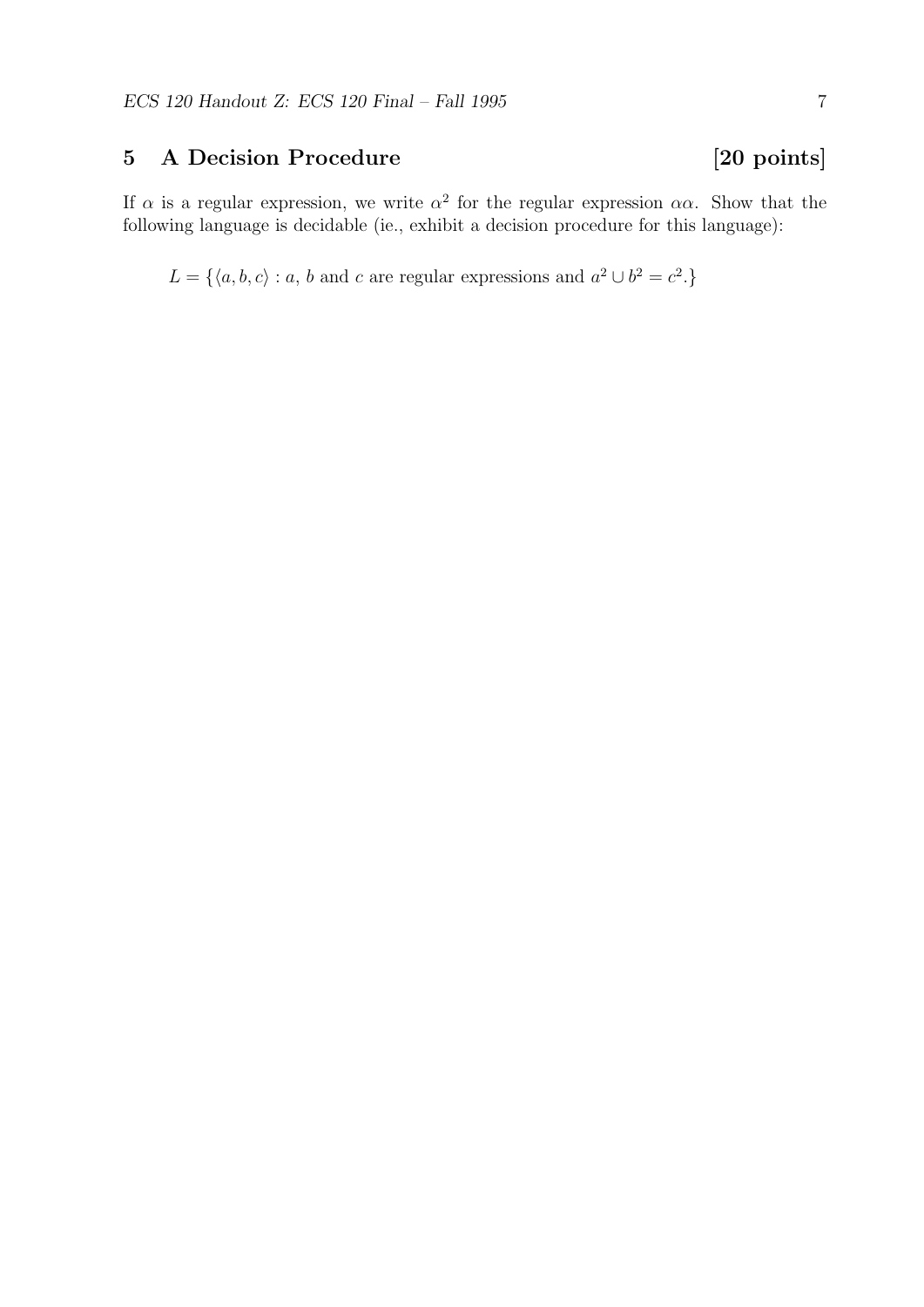# 6 Mapping Reductions [20 points]

Recall that, if  $w = a_1 \cdots a_n \in \Sigma^n$  is a string,  $w^R = a_n \cdots a_1$  is the "reversal" of w. If  $L \subseteq \Sigma^*$  is a language,  $L^R = \{w^R : w \in L\}$ . Let

$$
A_{\text{TM}} = \{ \langle M, w \rangle : M \text{ accepts } w \}
$$
  

$$
A_R = \{ \langle M \rangle : L(M) = (L(M))^R \}
$$

**A.** Show that  $A_{\text{TM}} \leq_{\text{m}} A_R$ .

**B.** Show that  $\overline{A_{\text{TM}}} \leq_{\text{m}} A_R$ .